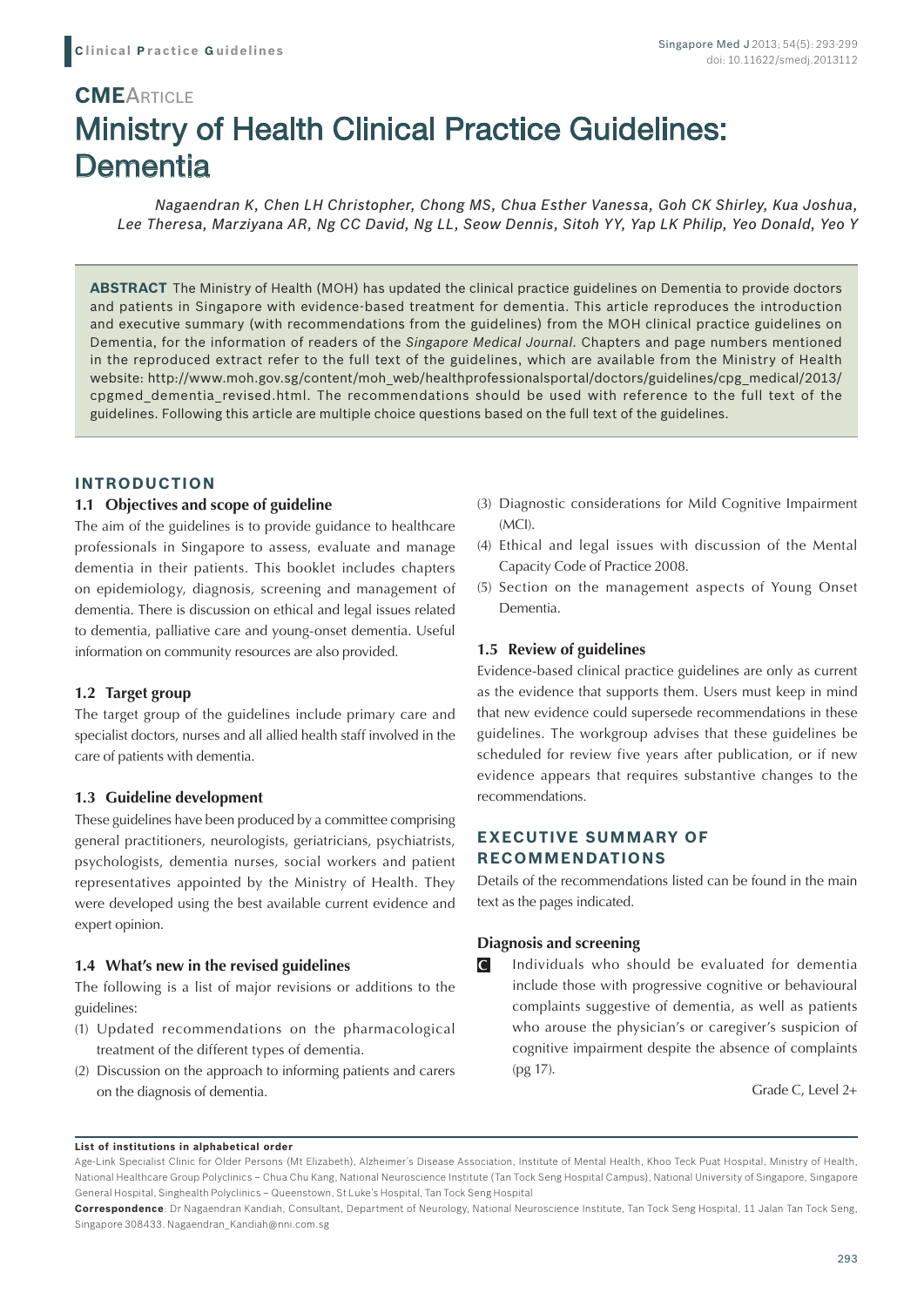Assessment of dementia should be done via a **GPP** comprehensive evaluation. This approach will aim to diagnose dementia early, assess for complications of dementia and establish the cause of dementia (pg 18).

GPP

In individuals with suspected cognitive impairment, diagnosis should be made using the DSM-IV criteria for dementia with history from a reliable informant. This should be supplemented by an objective approach, with bedside cognitive tests and/or neuropsychological assessment (pg 18). **B**

Grade B, Level 2++

In the evaluation of suspected dementia, the presence of depression should be considered (pg 21). **D**

Grade D, Level 4

The complications of dementia can be broadly divided into behavioural and psychological symptoms, functional problems and social problems. These should be evaluated in all patients with dementia, as these issues are the major causes of stress on the caregiver and assessment would enable the clinician to effectively target subsequent management (pg 22). **B**

Grade B, Level 2++

GPP In the clinic setting, the physician should routinely **ask about depression, anxiety, agitation, paranoia, hallucinations and sleep problems**, as these are potentially amenable to treatment, by way of either psychosocial interventions or pharmacologic agents (pg 22).

GPP

The aim of determining dementia aetiology is to rule out potentially reversible causes of dementia and selecting appropriate treatment strategies for the irreversible dementias. This should be done via clinical history and physical examination, followed by laboratory investigations and neuroimaging where appropriate (pg 24). **D**

Grade D, Level 4

GPP Screening for neurosyphilis should be considered for patients with young onset dementia, patients with a history of sexually transmitted diseases and patients presenting with a neuropsychiatric syndrome (pg 25).

GPP

Clinicians should make a diagnosis of a specific type of dementia based on the available criteria. A number of well-validated clinical criteria may be used for the various types of dementia (Alzheimer's disease, vascular dementia, **B**

dementia with Lewy bodies, Parkinson's disease dementia and fronto-temporal dementia) (pg 26).

Grade B, Level 2++

**Patients' and, where appropriate, their family's preferences for disclosure should be sought** with respect to the diagnosis of dementia, and acted upon accordingly. The communication of diagnoses should be done in a sensitive and empathic manner, and the patient and family should be given time to come to terms with the diagnosis (pg 27). **D**

Grade D, Level 4

**GPP** Genetic testing should not be routinely carried out in the clinical evaluation of dementia (pg 29).

GPP

Routine testing of the Apolipoprotein E (APOE) gene is not recommended in dementia diagnosis and in tailoring dementia risk reduction (pg 30). **B**

Grade B, Level 2++

#### **Pharmacological management of dementia**

- Pharmacotherapy should be part of a multi-pronged **GPP** strategy to dementia management, which encompasses a well-established diagnosis and consideration of stage-specific challenges such as education of patient and caregiver, non-pharmacological measures and comprehensive caregiver psychosocial intervention (pg 31). GPP
- **GPP** Pharmacotherapy should not be used in isolation in the management of dementia, but in conjunction with nonpharmacological management, including education and counselling of the patient and caregiver (pg 31).

GPP

Patients with dementia should be screened and treated **GPP** for reversible identifiable causes (such as depression, B12 deficiency and hypothyroidism) and vascular risk factors (pg 32).

GPP

GPP The current evidence for the use of cognitive enhancers is generally based on clinical trials of up to one year's duration. The use of cognitive enhancers for longer periods will need to include a detailed discussion with the patient and caregiver on the overall benefit of treatment and specific needs of the patient (pg 34).

GPP

Acetylcholinesterase inhibitors (donepezil, galantamine or rivastigmine) should be considered for the management **A**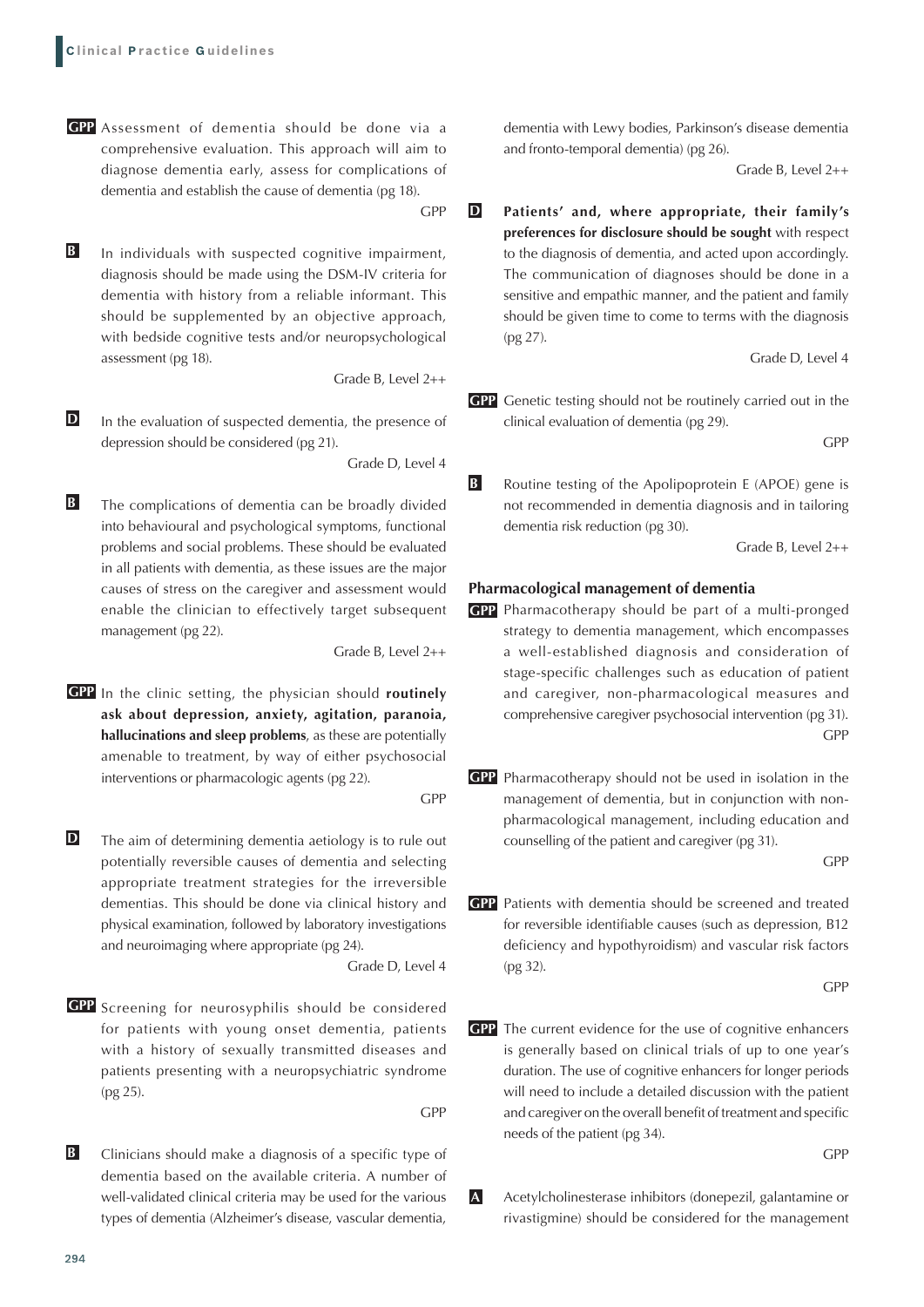of patients with mild to moderate Alzheimer's disease (pg 34).

Grade A, Level 1++

**B**

Acetylcholinesterase inhibitors may be considered for the management of moderately severe to severe Alzheimer's disease (pg 35). **A**

Grade A, Level 1+

Where tolerated, acetylcholinesterase inhibitors should be titrated to the recommended doses (5–10 mg/day donepezil; 16–24 mg/day galantamine; 6–12 mg/day oral and 4.6–9.5 mg/24hr transdermal rivastigmine), which have been shown to confer greater benefit compared with lower doses (pg 35). **A**

Grade A, Level 1++

N-methyl D-aspartate antagonists (memantine) may be considered for the management of moderately severe to severe Alzheimer's disease, either alone or in combination with acetylcholinesterase inhibitors (pg 36). **A**

Grade A, Level 1+

N-methyl D-aspartate antagonists (memantine) may be considered for the treatment of mild to moderate Alzheimer's disease, if acetylcholinesterase inhibitor therapy is contraindicated, not tolerated, or if there is disease progression despite an adequate trial of acetylcholinesterase inhibitors (pg 36). **A**

Grade A, Level 1+

Acetylcholinesterase inhibitors have been shown to be of clinical benefit, and may be considered for use in the management of mild to moderate vascular dementia (pg 37). **A**

Grade A, Level 1+

N-methyl D-aspartate antagonists (memantine) have been shown to be of clinical benefit, and may be considered for use in the management of mild to moderate vascular dementia (pg 38). **A**

Grade A, Level 1+

Appropriate treatment of vascular risk factors and lifestyle **GPP** changes, including a healthy diet and regular exercise, is recommended for all patients with vascular dementia (pg 39).

GPP

Acetylcholinesterase inhibitors may be considered for the management of cognitive and behavioural symptoms related to Parkinson's disease dementia (pg 39). **B**

Grade B, Level 1+

Acetylcholinesterase inhibitors or N-methyl D-aspartate antagonists (memantine) may be considered for the management of cognitive and behavioural symptoms related to dementia with Lewy bodies (pg 40).

Grade B, Level 1+

Selective serotonin reuptake inhibitors (SSRIs) may be considered for the management of behavioural symptoms related to frontotemporal dementia (pg 40). **B**

Grade B, Level 1+

N-methyl D-aspartate antagonists (memantine) and acetylcholinesterase inhibitors may be considered in the management of cognitive and behavioural symptoms related to frontotemporal dementia (pg 40). **C**

Grade C, Level 2+

GPP The choice of acetylcholinesterase inhibitors should be based upon factors such as the experience of the clinician, tolerance to side effects, ease of use, and the clinical profile of the individual to be treated (pg 41).

GPP and the contract of the contract of the contract of the contract of the contract of the contract of the contract of the contract of the contract of the contract of the contract of the contract of the contract of the co

**GPP** The decision to initiate cognitive enhancers such as acetylcholinesterase inhibitors or N-methyl D-aspartate antagonists (memantine), should be made in consultation with the patient and family after careful consideration of the expected magnitude of benefit, side effects, comorbidities and costs of treatment (pg 42).

GPP

Patients who are started on acetylcholinesterase inhibitors should be monitored for side effects such as nausea, vomiting, diarrhoea and anorexia, and bradycardia (pg 43). **B**

Grade B, Level 1+

GPP Patients who are started on cognitive enhancers should be assessed for cognition, mood and behaviour, and function within 3-6 months of starting therapy and thereafter. at least once yearly or as clinically indicated (pg 43).

GPP

Anti-inflammatory agents (such as nonsteroidal antiinflammatory agents and cyclo-oxygenase 2 inhibitors) are not recommended for the prevention of cognitive decline in Alzheimer's disease (pg 44). **A**

Grade A, Level 1++

Prednisolone is not recommended for the prevention of cognitive decline in Alzheimer's disease (pg 44). **B**

Grade B, Level 1+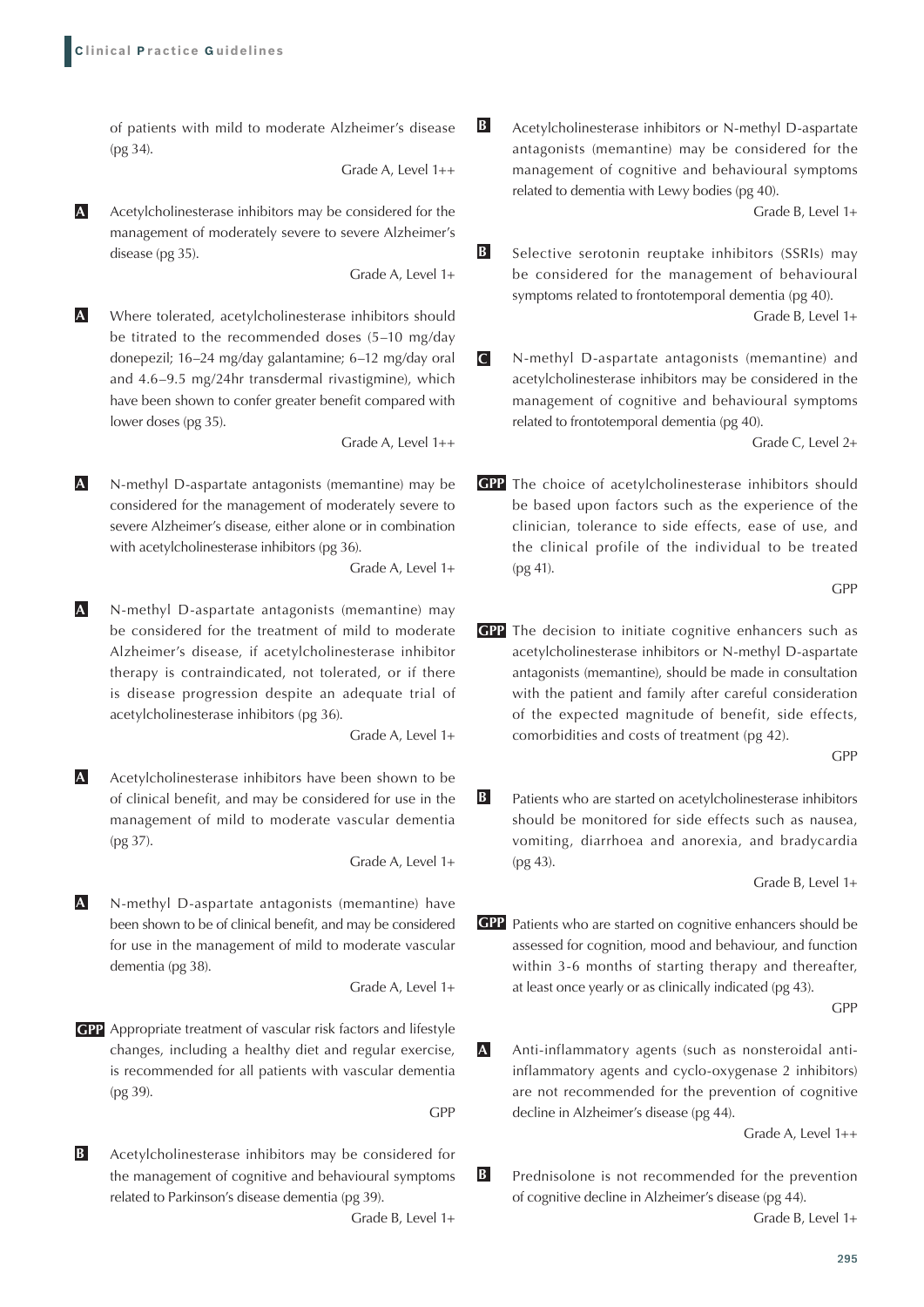Oestrogen is not recommended for the prevention of cognitive decline in women with Alzheimer's disease (pg 44). **A**

Grade A, Level 1++

**C**

**C**

Selegiline is not recommended for the treatment of core or associated symptoms in Alzheimer's disease (pg 44). **A**

Grade A, Level 1+

High dose vitamin E (in excess of 400 IU per day) is not recommended for the prevention or treatment of Alzheimer's disease (pg 45). **B**

Grade B, Level 1+

Ginkgo is not recommended for the routine treatment of dementia (pg 45). **B**

Grade B, Level 1+

Omega 3 fatty acid is not recommended for the prevention or routine treatment of dementia (pg 45). **A**

Grade A, Level 1+

Statin therapy is not recommended for the prevention or routine treatment of Alzheimer's disease (pg 46). **A**

Grade A, Level 1++

Folic acid and vitamin B supplementation are not recommended for the prevention and treatment of dementia in the absence of B vitamin deficiency (pg 46). **A**

Grade A, Level 1++

Rosiglitazone is not recommended as monotherapy or as adjunctive therapy to cholinesterase inhibitors in mild to moderate Alzheimer's disease (pg 46). **A**

Grade A, Level 1+

Multi-component and individualised caregiver interventions should be considered for holistic dementia care (pg 49). **A**

Grade A, Level 1+

- Where appropriate, respite care may be offered to relieve **GPP** the burden of caregiving on caregivers of persons with dementia (pg 50).
- Therapy incorporating cognitive and behavioural strategies may be considered for persons with dementia (pg 51). **B**

Grade B, Level 1+

GPP

# **Management of behavioural and psychological symptoms of dementia**

Environmental design features may be incorporated in care facilities to reduce behavioural and psychological symptoms of dementia (BPSD) in people with dementia (pg 52).

Grade C, Level 2+

Art therapy may be considered for persons with behavioural and psychological symptoms of dementia (BPSD) (pg 52). **D**

Grade D, Level 3

Reminiscence therapy (RT) may be considered for persons with behavioural and psychological symptoms of dementia (BPSD) (pg 52). **B**

Grade B, Level 1+

Persons with dementia may be encouraged to participate in structured exercise programmes to improve physical function (pg 53).

Grade C, Level 2+

Music therapy, wherever feasible, is encouraged in the care of persons with dementia, and is helpful in ameliorating the behavioural and neuropsychiatric symptoms of dementia (pg 53). **B**

Grade B, Level 1+

- Aromatherapy is not recommended for reducing agitation in persons with Alzheimer's disease (pg 55). Grade B, Level 1+ **B**
- Massage therapy could be considered in reducing agitation in persons with Alzheimer's disease (pg 56). Grade B, Level 1+ **B**
- Multisensory stimulation is not recommended in the care of elderly patients with dementia (pg 56). **A**

Grade A, Level 1+

Antidepressants may be used for the treatment of **GPP** comorbid depression in dementia, provided their use has been evaluated carefully for each patient (pg 57).

GPP

Antipsychotic medications may be considered in the treatment of behavioural and psychological symptoms of dementia when clinically appropriate and nonpharmacological management has not been useful (pg 57). **A**

Grade A, Level 1++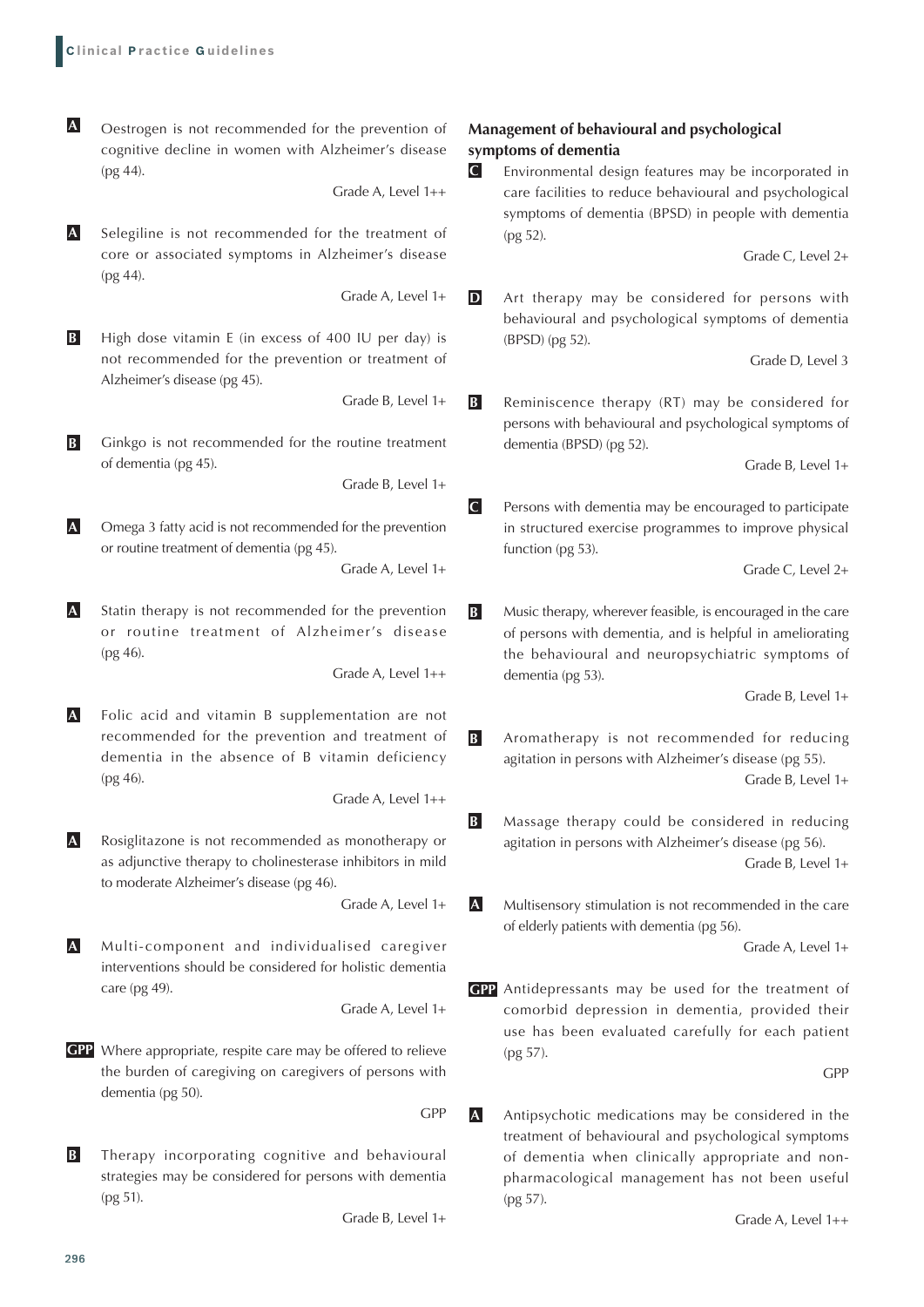Potential side-effects and risk/benefit ratio of antipsychotic medication should be discussed with patients and/or caregivers (pg 58). **B**

Grade B, Level 2+

Routine use of mood stabilisers, such as carbamazepine and sodium valproate, is not recommended for the treatment of behavioural symptoms associated with dementia (pg 59). **A**

Grade A, Level 1+

- An individualised approach to managing behavioural **GPP** problems in dementia patients is required (pg 59). GPP
- Acetylcholinesterase inhibitor therapy may be **GPP GPP** considered in the treatment of patients with behavioural problems if antipsychotics are inappropriate (pg 59). GPP
- GPP The decision to start antipsychotic therapy to control behavioural problems in dementia patients should be made in consultation with the patient and family, after careful consideration of the benefit, adverse effects and comorbidities (pg 59).
- For patients with dementia with Lewy bodies and behavioural problems, acetylcholinesterase inhibitors should first be considered for the management of the behavioural problems (pg 60). **B**

Grade B, Level 1+

GPP

GPP In all patients started on antipsychotic medication, they should be monitored carefully for side effects and response to treatment. In patients who are stable, antipsychotic withdrawal should be considered (pg 60).

#### **Ethical and legal issues**

Persons with dementia who are deemed to have decision-**GPP** making capacity (after clinical evaluation) are encouraged to make a Lasting Power of Attorney (LPA) (pg 62).

GPP

GPP

Routine testing of APOE (Apolipoprotein E) gene is not recommended in dementia diagnosis and in tailoring dementia risk reduction (pg 66). **B**

Grade B, Level 2++

The judgement, with respect to the ability to drive safely, of a person with dementia should only be made **D**

after a systematic and comprehensive assessment (pg 68).

Grade D, Level 4

In general, persons whom the physician is unsure if the diagnosis of cognitive impairment might affect driving safety should be referred for further clinical and driving assessment (pg 69). **D**

Grade D, Level 4

**GPP** In general, the diagnosis of dementia should be disclosed to the patient, unless explicitly stated otherwise (pg 71).

GPP

GPP In disclosure, the doctor should also be mindful of the impact the diagnosis can have on the patient's life and family relationships (pg 71).

GPP

#### **Palliative care**

Patients with advanced dementia should be assessed for pain and treated accordingly (pg 75). **B**

Grade B, Level 1+

A stepped protocol is recommended for pharmacological management of pain in dementia, and the WHO analgesic ladder or the American Geriatric Society's pain guidelines may be used (pg 75). **D**

Grade D, Level 4

Decisions on the use of antibiotics in advanced dementia should be individualised to the patient by weighing the risk and benefits of antibiotic treatment (pg 76). **C**

Grade C, Level 2+

Decisions on tube feeding should be individualised, **GPP** given the lack of evidence for its efficacy in advanced dementia (pg 77).

GPP

Advance care planning with regard to cardiopulmonary resuscitation (CPR) should be encouraged, given the poor outcomes of CPR in advanced dementia (pg 78). **D**

Grade D, Level 2+

#### **Young onset dementia**

Patients with young onset dementia should receive **GPP** specialist multidisciplinary care for the diagnosis and management of their condition (pg 79).

GPP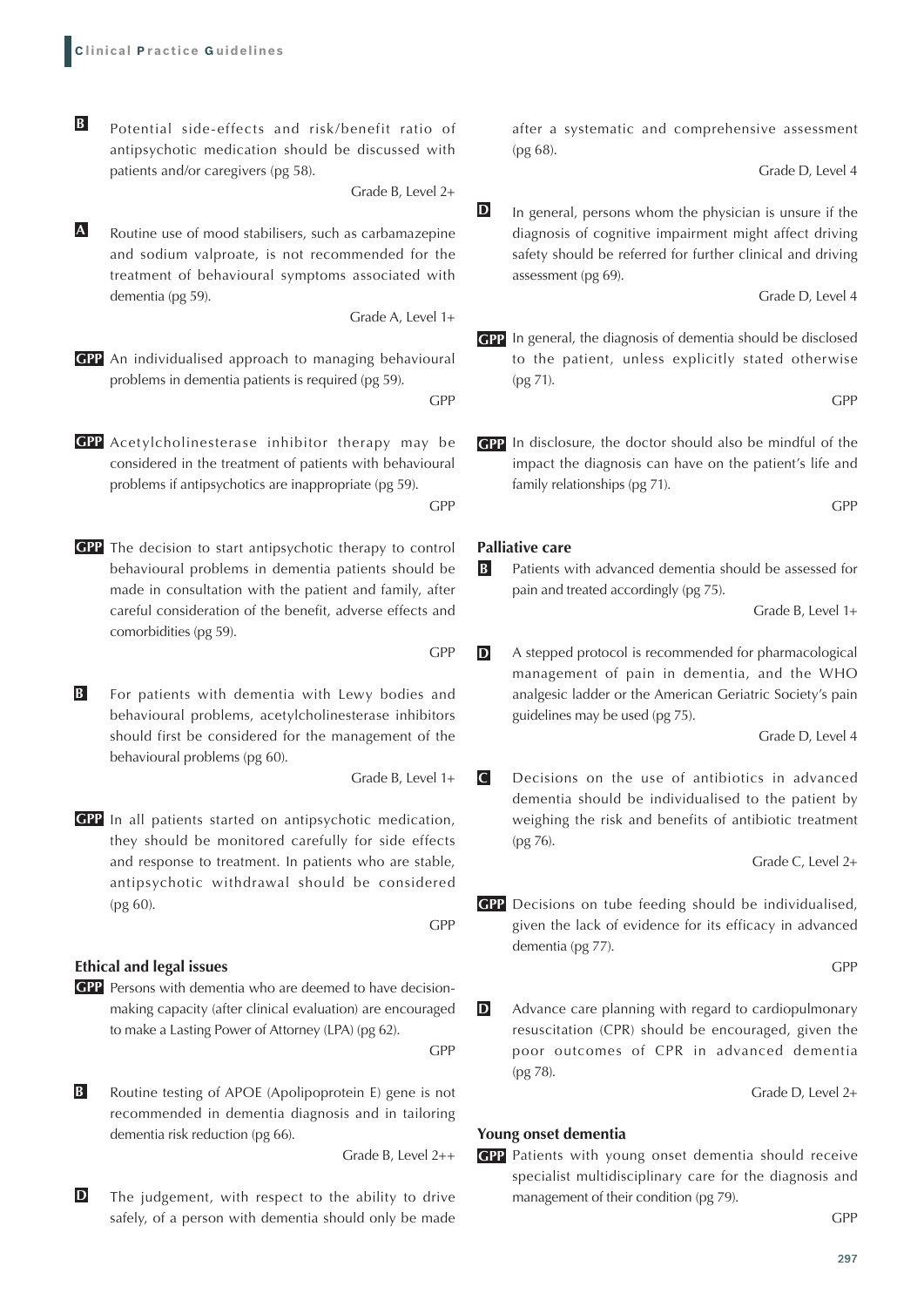- **GPP** In the diagnostic workup of patients with young onset dementia, neuroimaging and cerebrospinal fluid examination should be considered (pg 79).
- GPP Caregivers of patients with young onset dementia should receive adequate counselling on the disease process, community resources and financial assistance (pg 79).

GPP

GPP

#### **Community resources**

Caregivers of persons with advanced dementia should be provided with adequate information on the available community and medical resources (pg 80). **B**

Grade B, Level 2

Referral to day care services and respite services should be considered as part of a comprehensive management plan (pg 81). **B**

Grade B, Level 2